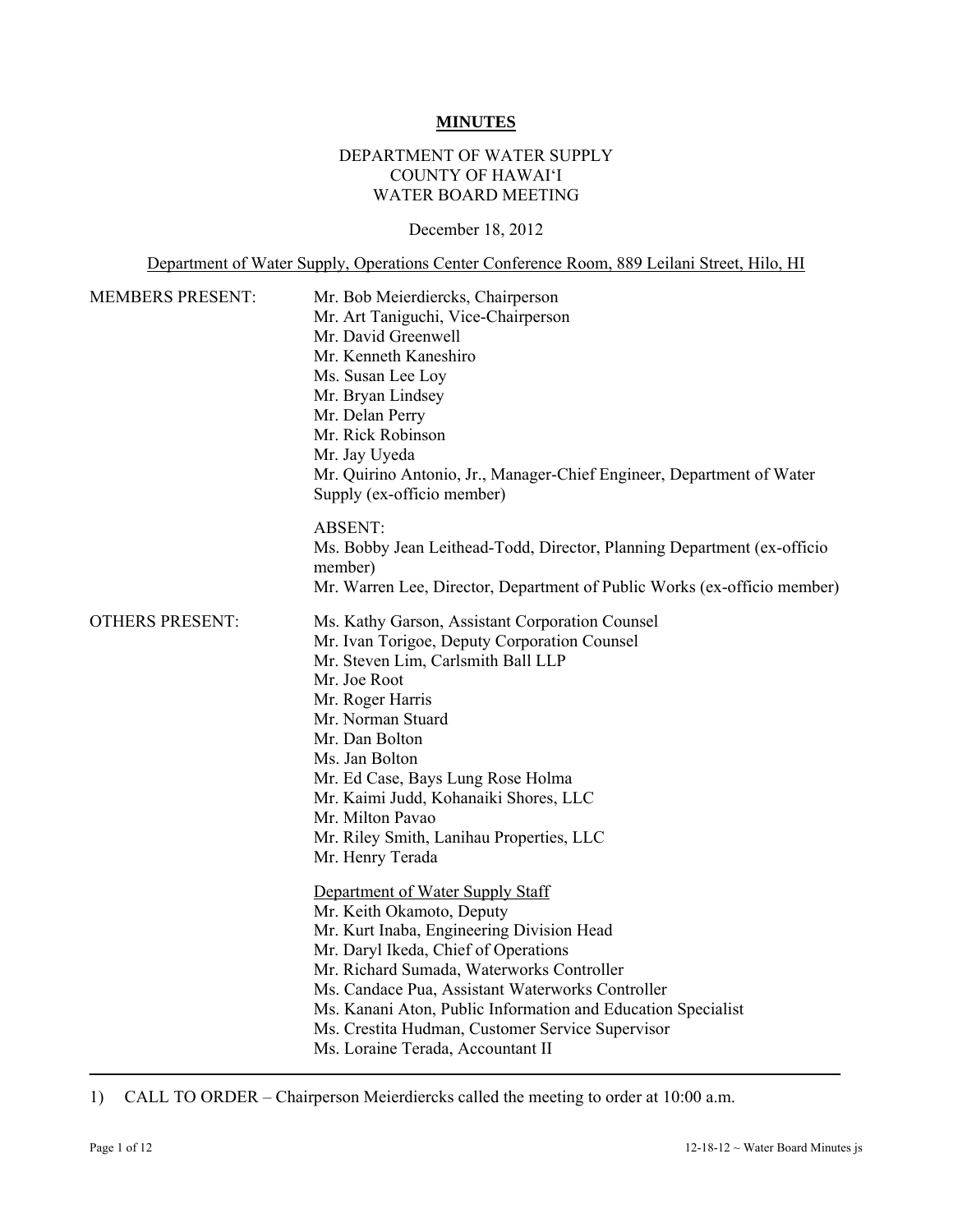## 2) STATEMENTS FROM THE PUBLIC

#### *The following Statements from the Public are recorded verbatim:*

*Mr. Ed Case testified about the Wai'aha Agreement, listed on the Agenda as Items 6(A) and 6(B):* 

**MR. CASE**: Mr. Chair and Board members, good morning, aloha. I'm Ed Case of the Bays Lung law firm, representing Palamanui Holdings, which is the owner and developer of the Palamanui project in North Kona. With me today are Norm Studard and Roger Harris of Palamanui. We're appearing before you with respect to your Agenda Nos.  $6(A)$  and  $6(B)$ , asking for approval of this proposed Wai'aha Agreement. By way of background, Palamanui, Kohanaiki Shores and this Board are parties to the 1999 Water Agreement regarding the development of water systems at Palamanui, which were intended to serve both Palamanui and the Kohanaiki developments, as well as this Board. Separately, Palamanui and Kohanaiki are parties to what we refer to as the "Two-Party Agreement," that allocates our rights and obligations under the Three-Party Agreement. At your November meeting, Palamanui asked us for…to delay approval of the Wai'aha Agreement, so that it could work through potential related issues with Kohanaiki and DWS, and this Board did, in fact, defer to today. We're happy to report that Palamanui and Kohanaiki have signed a binding agreement to resolve the matters between us, and the first thing we want to do is to thank both your Corporation Counsel and DWS for assisting in facilitating that resolution. Under the agreement, and subject to this Board's approval, Kohanaiki would assign to Palamanui all of its rights and obligations under the Palamanui Three-Party Agreement. Essentially, what will happen is Palamanui will become solely responsible for Palamanui, and Kohanaiki will not look to Palamanui any longer for its water needs with respect to its project. This agreement is conditioned on a couple of conditions, in addition to Board approval of the assignment and assumption. The first is Board approval of the Wai'aha Agreement. The second is Palamanui withdrawing any challenges or objections to the Wai'aha Agreement. And the third is the Department approving its due diligence review of the Wai'aha easements and facilities, and essentially confirming that Wai'aha can proceed with the Wai'aha System. And Palamanui does confirm to the Board now its satisfaction of the conditions of our agreement; that we withdraw any challenge to Wai'aha, and we ask the Board to approve the Wai'aha Agreement. As to what's coming up in the future, the agreement requires the parties to finalize certain documentation by January  $11<sup>th</sup>$ . And that's intended so that if we can reach an agreement on the actual assignment and assumption agreement, we can get on your Agenda for your January 22 meeting, with the intention to ask for this Board's approval of that assignment and assumption, as of January 22<sup>nd</sup>. So that's an important date for us. And we will be working with, not only Kohanaiki, but the Department and the Corporation Counsel, on trying to get that done by then. We also respectfully request that DWS, to the extent that it can and is willing to do so, expedite any remaining approval of the Wai'aha System, so that, from not only the perspective of getting the Wai'aha System going, but as a commission to our agreement. Once that is accomplished, then our agreement becomes fully effective, and the parties can move on with their respective rights and obligations for their respective projects. So again, that's the basics of where we are today, and where we think we're gonna be going. For Palamanui, we want to thank you for your consideration, and we're available for any questions.

**CHAIRPERSON MEIERDIERCKS:** Thank you. Next testifier we have: Dan Bolton on Wai'aha.

**MR. BOLTON:** Good morning. I'd just like to say thank you to all of you parties that came together in this last month, to put together what was required to make the agreement with Palamanui and KOH. That was rather surprising in that last period, and I'm glad that's behind us. And I just wish that we can get…move forward, and appreciate also the support (inaudible) over the years trying to put this together…that we will finally get it done. So I appreciate it. Thank you, guys.

**CHAIRPERSON MEIERDIERCKS:** Thank you. Next testifier: Steven Lim.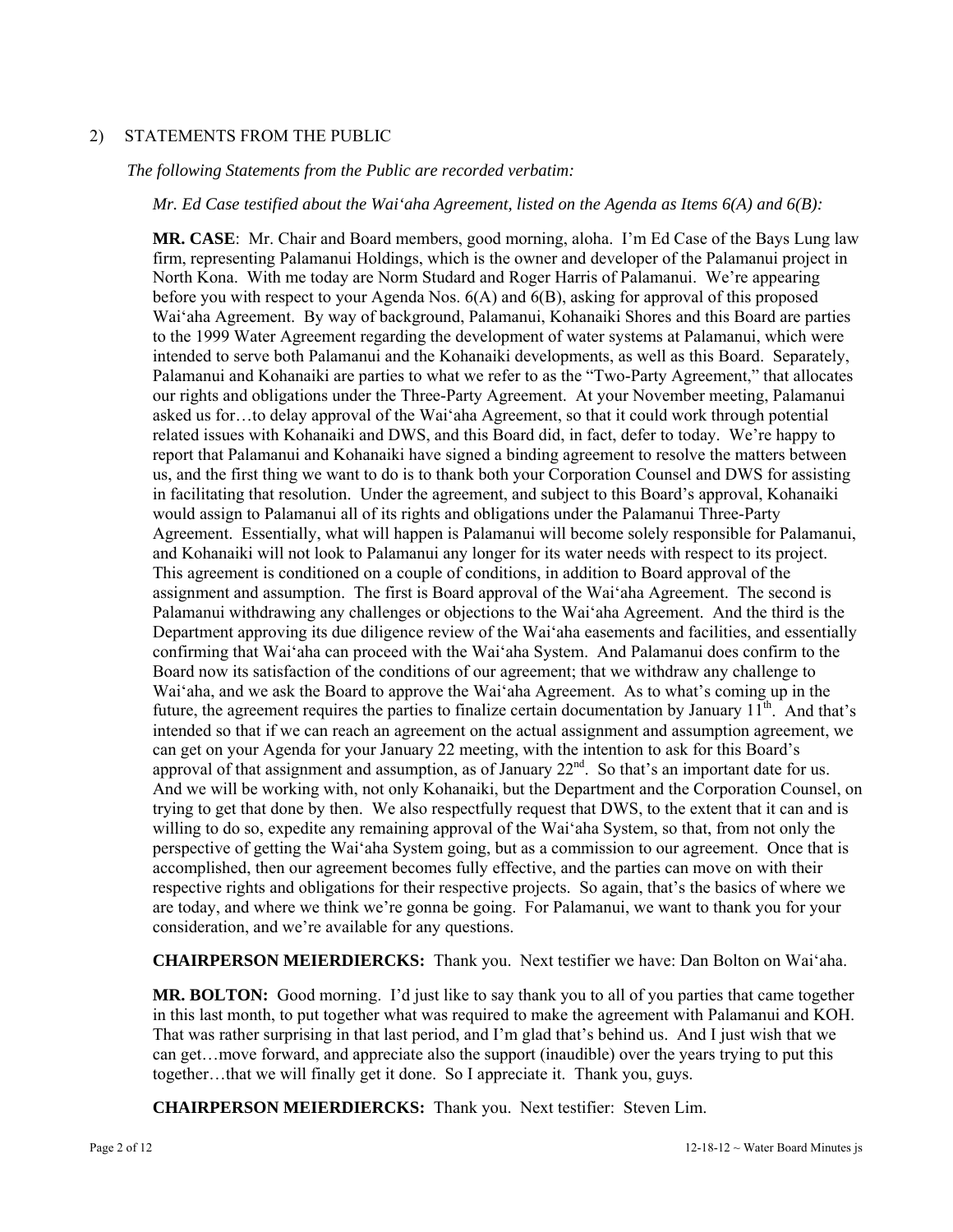**MR. LIM:** Good morning, Mr. Chairman, members of the Board. Happy Holiday Season to you. As Mr. Case indicated, we have reached an agreement with Palamanui Global Holdings Group, and I won't go into the details of that because that's a private agreement between us. However, we are in support of moving forward with the Wai'aha System, assisting them on their assignment in the Palamanui Agreement. Um, just to clarify, some of the issues that came up at the last hearing, I think that you were looking through the Minutes, and one of the issues that came up was whether there would be any redundancy measures for the rate of (inaudible) flow-control valve stations that's mentioned in the agreement. And we talked with the Department of Water Supply; we understand that they will be requiring those redundancy measures for those flow-control valve stations. The other issue was…um…and so that'll be, you know, contained in the construction drawings. The other issue was whether or not there's any advance payments and reimbursements from the…uh…utility companies… You know, who gets that reimbursement? We understand from the Department of Water Supply that the respective successors and assigns of the parties who have paid those up front will be getting that back. So, whether the Board feels a need to include that as a condition of the agreement is up to you folks, but I think that…um…we're fine with the agreement as it is, as we passed out to you at that last Board hearing on November 27<sup>th</sup>. The last issue is a clarification of where we are on the plans. We're…we indicated erroneously that the construction drawings for the Wai'aha System had been approved, but they have been only… Only the design has been approved, and we've submitted most of the construction drawings, but not all of them, as some of the details of the construction…aspects…still have to be prepared and submitted to DWS. So we're on our way, and we will...we've been in discussion with the Department and Corporation Counsel on various easements and proofing those up to their satisfaction. And other than that, we've come here with Kohanaiki Shores' project managers Joe Root and Kaimi Judd, and we would ask for your support of the water agreement. I think this is a project that will be a win-win-win for everybody across the board, and I request your support. Thank you very much.

## **CHAIRPERSON MEIERDIERCKS:** Thank you.

**MR. LIM:** I'll stand by for any questions you have.

## **CHAIRPERSON MEIERDIERCKS:** Thank you.

3) APPROVAL OF MINUTES

The Chairperson entertained a Motion to approve the Minutes of the November 27, 2012, Water Board meeting.

ACTION: Mr. Taniguchi moved to approve; seconded by Mr. Lindsey, and carried unanimously by voice vote.

4) APPROVAL OF ADDENDUM AND/OR SUPPLEMENTAL AGENDA **(Note: Addendum requires Roll Call Vote)** 

None.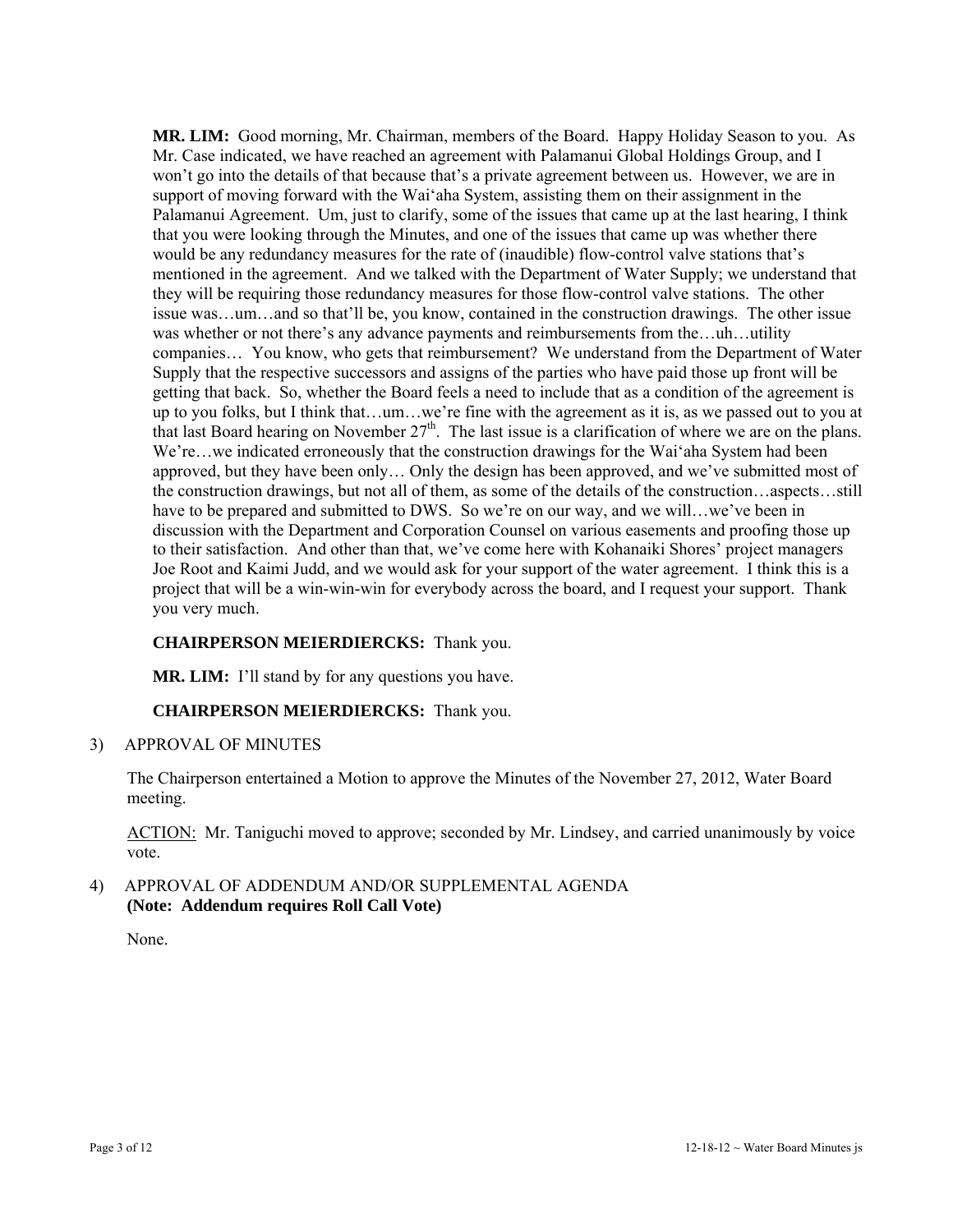## 5) SOUTH HILO:

# A. **VEHICLE BID NO. 2012-12, FURNISHING AND DELIVERING VEHICLES TO THE DEPARTMENT OF WATER SUPPLY:**

Bids were opened on December 6, 2012, at 2:00 p.m., and the following are the bid results:

|                                                                                                                                     | <b>Inter Pacific Motors, Inc. dba Orchid Isle</b><br><b>Auto Center</b> |
|-------------------------------------------------------------------------------------------------------------------------------------|-------------------------------------------------------------------------|
| Part "A"                                                                                                                            |                                                                         |
| ONE (1) ONLY 2012 OR LATER,<br>PASSENGER VAN, 2-WHEEL<br><b>DRIVE</b>                                                               | No Bid                                                                  |
| Total delivery price                                                                                                                |                                                                         |
| Delivery time (calendar days)                                                                                                       |                                                                         |
| Part "B"                                                                                                                            |                                                                         |
| ONE (1) ONLY 2012 OR LATER 3/4<br>TON FULL-SIZE PICKP WITH<br>REGULAR CAB, SERVICE BODY<br>AND LIFTGATE, REAR WHEEL<br><b>DRIVE</b> |                                                                         |
| Total delivery price                                                                                                                | \$35,096.00                                                             |
| Delivery time (calendar days)<br>Part "C"                                                                                           | 210                                                                     |
| ONE (1) ONLY 2012 OR LATER 1<br>TON CREW CAB, SERVICE BODY<br>AND LIFTGATE, 4-WHEEL DRIVE                                           |                                                                         |
| Total delivery price                                                                                                                | \$41,778.00                                                             |
| Delivery time (calendar days)                                                                                                       | 210                                                                     |

The Manager-Chief Engineer recommended that the Board award VEHICLE BID NO. 2012-12, FURNISHING AND DELIVERING VEHICLES TO THE DEPARTMENT OF WATER SUPPLY**,** to Inter Pacific Motors, Inc. dba Orchid Isle Auto Center, for Parts B and C at a total cost of \$76,874.00, and that either the Chairperson or the Vice-Chairperson be authorized to sign the contract, subject to approval of the contract as to form and legality by Corporation Counsel.

For Part A, no bids were received, and staff shall obtain quotations in the best interest of the Department.

MOTION: Mr. Greenwell moved to approve; seconded by Mr. Kaneshiro.

The Manager-Chief Engineer explained that there was no bid for the first item, the 2-wheel drive passenger van, which would have been for the meter readers.

Mr. Kaneshiro asked whether the Department has looked into why, at times, there are no bids.

The Manager-Chief Engineer said the reason for no bid could be that the dealer did not have that particular vehicle to bid on. He noted that DWS advertises its bids on the State Procurement website and on the DWS website; the Department has discontinued advertising bids in the newspapers. DWS does not call dealers up to inform them that something is out to bid; it is up to the dealers to stay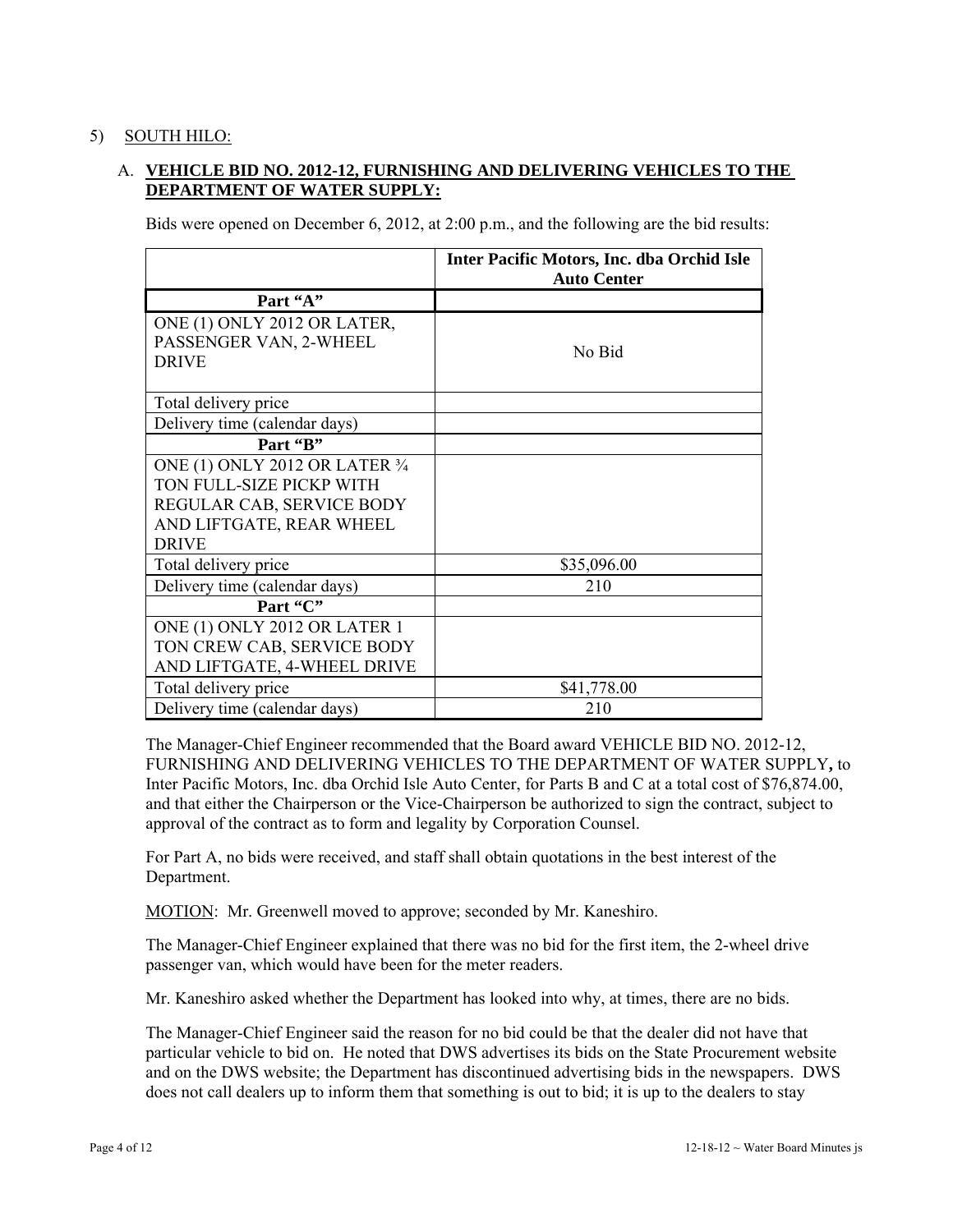informed, the Manager-Chief Engineer said. He said that even if there is no bid, the Department can go out and seek quotations; the Procurement Code allows this.

Mr. Taniguchi asked why the Department did not just go out for quotations in the first place.

The Manager-Chief Engineer said that because the item in question here had an estimated amount of more than \$25,000.00, the item must first be put out to bid. If there are no bids, the Department can then seek quotations, he said.

Mr. Taniguchi asked if in that case, the Department must wait until nobody bids in order to seek quotations.

The Manager-Chief Engineer confirmed this.

ACTION: Motion carried unanimously by voice vote.

#### 6) NORTH KONA:

## A. **AMENDMENT TO AGREEMENT REGARDING DEVELOPMENT OF SOUTH WAI'AHA SYSTEM AND AMENDMENT TO AGREEMENT REGARDING DEVELOPMENT OF NORTH WAI'AHA SYSTEM:**

*(Deferred at the November 27, 2012, Board meeting.)* 

The Manager-Chief Engineer recommended that this matter be withdrawn, as on November 14, 2012, Kohanaiki Shores, LLC, submitted a revised agreement for consideration.

ACTION: Mr. Greenwell moved to approve the withdrawal of the Item; seconded by Ms. Lee Loy, and carried unanimously by voice vote.

## B. **AMENDED AND RESTATED AGREEMENT REGARDING DEVELOPMENT OF SOUTH WAI'AHA WATER SYSTEM AND TERMINATION OF THE AGREEMENT REGARDING THE DEVELOPMENT OF THE NORTH WAI'AHA WATER SYSTEM:**

*(This Item was being reconsidered, per the Water Board's vote at the November 27, 2012, Board meeting.)* 

The developers of the South Wai'aha System and North Wai'aha System, Wai'aha System, LLC and Wai'aha System II, LLC, respectively, would like to amend the existing agreements. There will be new members, as previous members of each agreement have executed "redemption agreements," releasing them from the respective agreements. There will be one amended agreement inclusive of both existing agreements identifying the terms and members of the agreement. The parties to this proposed Amended Agreement are the Water Board of the County of Hawai'i, Waiaha System, LLC, Waiaha System II, LLC and Kohanaiki Shores, LLC.

The Manager-Chief Engineer said that the Motion that is still on the floor is to approve the agreement as submitted at the last Board meeting. He noted that the Board had heard from both Palamanui and Kohanaiki this morning, and he commended Ms. Garson for working diligently with the attorneys for Palamanui and Kohanaiki. He also commended Messrs. Okamoto and Inaba for working diligently with the client's staff, which made DWS's approval of this agreement possible. DWS has believed all along that this Wai'aha Agreement was needed, to bring good water from mauka above the Māmalahoa Highway (i.e., from the Wai'aha Well) down into the Department's Queen Ka'ahumanu water system all the way to Kailua town. The Manager-Chief Engineer said this was an objective that the Department had pushed for all along, and he said he was happy that things can move forward from today. He acknowledged that DWS does not have a final design yet, but the Department is working towards the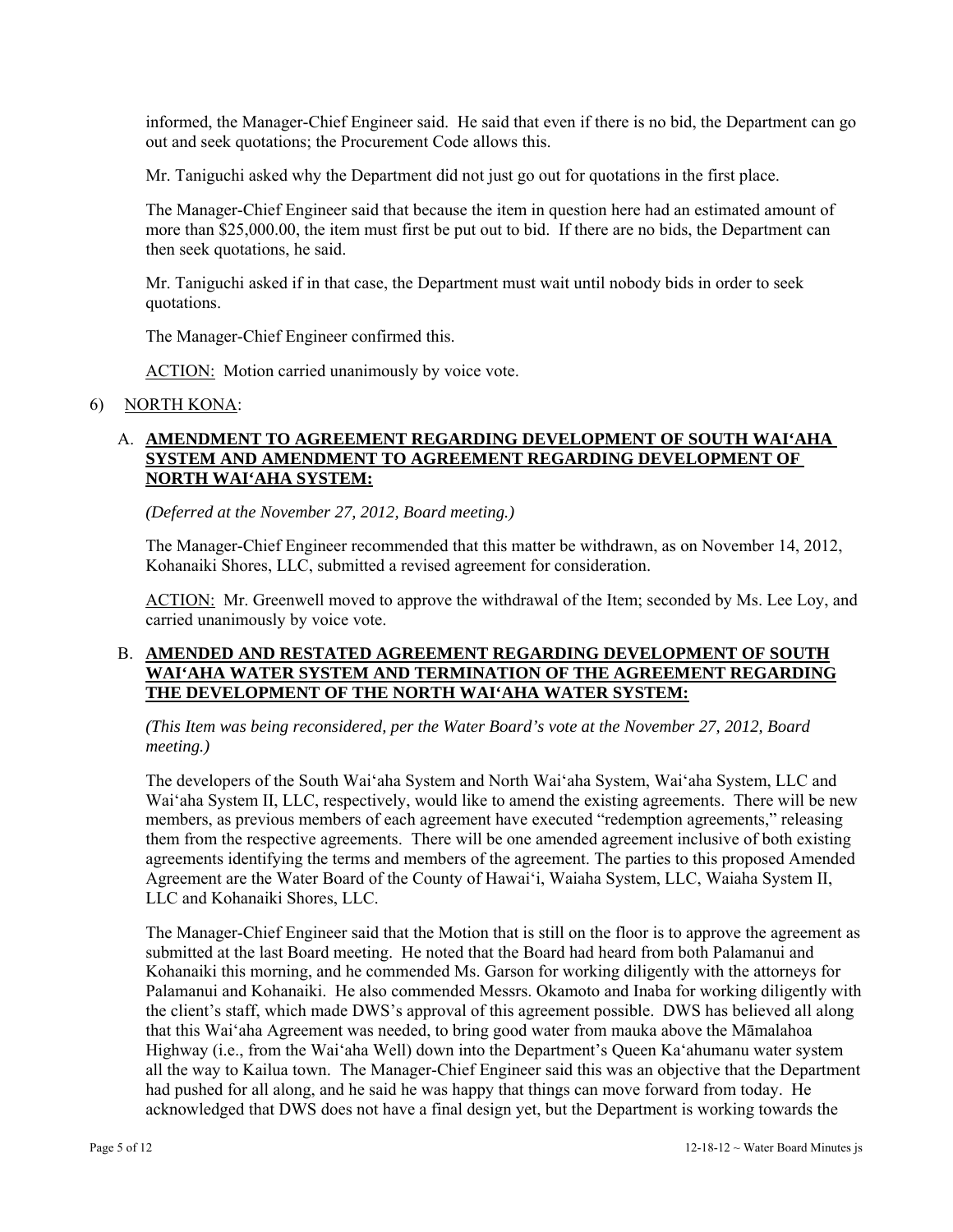final design, with the preliminary drawings that the Department has reviewed. DWS is working closely with Mr. Bolton to get approvals. Mr. Bolton has assured DWS that the required easements and sites are in his hands, and DWS is confident that Mr. Bolton will come through on this.

Chairperson Meierdiercks asked if the Motion is to approve the agreement.

The Manager-Chief Engineer said yes, the Motion is still there to approve the agreement.

Chairperson Meierdiercks asked if a new Motion was needed this morning, or if the Motion was already there.

Mr. Torigoe, representing the Water Board, said that the effect of the Reconsideration Motion that was passed at the previous meeting is to restore things to the point in time just before the last vote was taken. Therefore, the Motion is live on the floor to approve the agreement.

Mr. Taniguchi asked Mr. Sumada if the \$2.9 million cap on the reimbursement was allocated.

Mr. Sumada said yes, it was part of the five-year CIP Budget.

Mr. Uyeda thanked Mr. Lim for clarifying all of the questions that Mr. Uyeda posed at the previous meeting; all of his concerns were addressed by Mr. Lim's explanation this morning.

ACTION: Motion carried unanimously by voice vote.

#### **C. EXECUTIVE SESSION: RE: AMENDED AND RESTATED AGREEMENT REGARDING DEVELOPMENT OF SOUTH WAI'AHA WATER SYSTEM AND TERMINATION OF THE AGREEMENT REGARDING THE DEVELOPMENT OF THE NORTH WAI'AHA WATER SYSTEM:**

The Water Board anticipated convening an executive meeting, closed to the public, pursuant to Hawai'i Revised Statutes, under 92-5(a)(4) to consult with the Water Board's attorney on questions and issues pertaining to the Water Board's powers, duties, privileges, immunities and liabilities. A two-thirds vote, pursuant to HRS Section 92-4, is necessary to hold an executive meeting.

*(No Executive Session was held.)* 

## D. **FIRST SUPPLEMENTAL WELL DEVELOPMENT AGREEMENT DATED AUGUST 12, 2009; PALANI WELL (TMK: 7-4-002:008):**

The developers Lanihau Properties, LLC, West Hawaii Business Park, LLC, and Palani Ranch Company, Inc. ("Owners") request an extension of the "Completion Deadline" identified in Section 1(b) of the First Supplemental Well Development Agreement dated August 12, 2009 ("Agreement"), due to circumstances beyond the control of the Owners. The original "Completion Deadline" as specified in the Agreement was December 31, 2011 and the request as allowed by the Agreement, would change the "Completion Deadline" to June 30, 2014.

DWS Staff has been kept apprised of the situation and has no objections to the extension request. All other requirements and conditions of the Agreement will remain unchanged.

The Manager-Chief Engineer recommended that the Board approve the extension request to change the "Completion Deadline" as defined in the First Supplemental Well Development Agreement from December 31, 2011, to June 30, 2014.

MOTION: Mr. Taniguchi moved to approve; seconded by Mr. Perry.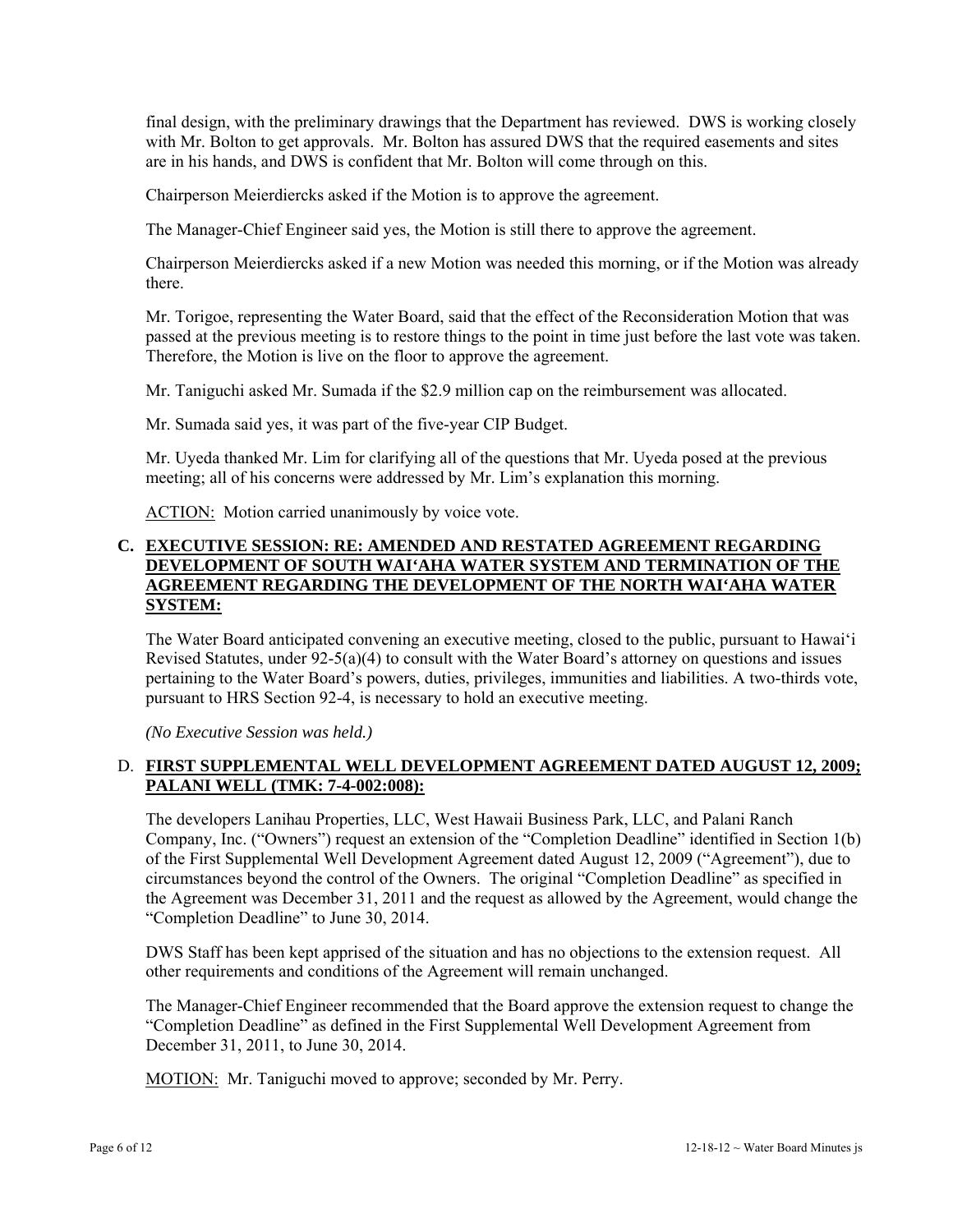The Manager-Chief Engineer said that DWS has been in close contact with the developer, Palani Ranch, and feels the time extension request is justified.

Mr. Greenwell recused himself from the discussion of this Item.

Chairperson Meierdiercks said the recusal was so noted.

Mr. Uyeda asked for an explanation of the general items that need to take place to complete the project.

Mr. Riley Smith, the president and chief operating officer of Lanihau Properties and Palani Ranch, came to the microphone. He explained that Palani Ranch understood that it had an obligation to complete the water system, and the project was scheduled to finish in September 2011. The project went out to bid in November 2009, and work started in April 2010. The contractor had a number of complications, and fell behind schedule. Palani Ranch learned that in February 2012, there was a motor failure in the pump that was in the well shaft. Mr. Smith said that the million-gallon reservoir is completed; it has not been water tested. The control building and all of the pipeline have been installed and inspected by DWS staff. Palani Ranch is in regular contact with DWS staff members Mr. Owen Nishioka and Mr. Inaba, who have been apprised of the project's status. The problem is a combination of things, involving the pump and motor that were installed, and the design provided by the project engineers. Mr. Smith likened the situation to the one that has plagued the Kawailani Reservoir project. Palani Ranch is trying, as the owner, to work out a mediated solution between the contractor and the design team. A meeting was held in Honolulu last Friday, where a conceptual agreement was reached with Beylik Drilling & Pump Service, Inc. regarding the manufacturer. The consultant team, comprised of Okahara & Associates and Akinaka & Associates, is stepping up and assisting Palani Ranch in resolving the problem. The biggest challenge involves the general contractor, Mr. Smith said. Mr. Smith is optimistic because the pump is actually back at the factory in Maryland, where it will be refabricated. The motor is going to be repaired. If Palani Ranch can give the notice to proceed within the next month, the pump and motor can get back into the ground and be tested within seven months. Mr. Smith said that he is optimistic that the project could be completed, turned over, tested and dedicated to DWS within 2013. He is protectively giving himself a deadline of the middle of 2014, to avoid having to come back to the Board for another extension. Mr. Smith said his goal is to get the project done as soon as possible.

Mr. Uyeda asked if the project still needs to get Department of Health (DOH) approval.

Mr. Smith said that the project already has DOH approval.

Mr. Uyeda asked if then, all of the conditions have been met, based on the letter of April 3, 2009.

Mr. Smith said that the shaft was encased in 2007, and some preliminary testing took place. Before the permanent pump was installed two years ago, testing again took place, and the project got the "clean letter" from DOH regarding the water source.

Mr. Uyeda asked if the bond was still in place.

Mr. Smith said it will be in full force and effect until the completion of the project.

Mr. Robinson asked where the well is located.

The Manager-Chief Engineer said the well is just south of the Kaloko Mauka Subdivision.

Messrs. Okamoto and Inaba unfurled a map to show the location.

Mr. Smith said it was at the 2,000-feet elevation, on Palani Ranch property.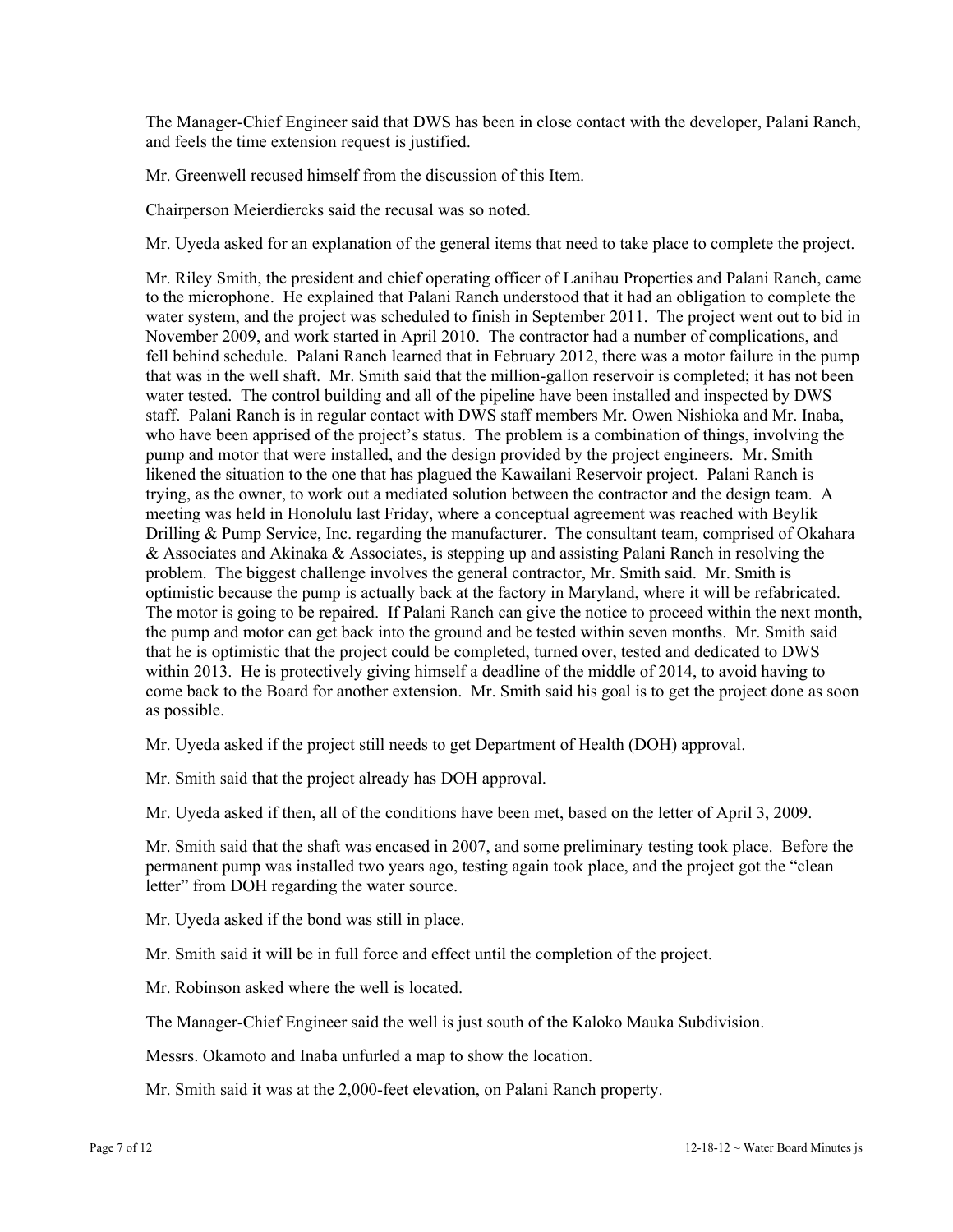ACTION: Motion carried with eight (8) Ayes; one recusal (Mr. Greenwell).

#### 8) MISCELLANEOUS:

#### A. **DEDICATION OF WATER SYSTEMS:**

The Department has received the following documents for action by the Water Board. The water systems have been constructed in accordance with the Department's standards and are in acceptable condition for dedication.

## **1. GRANT OF EASEMENT AND BILL OF SALE**

 Frenz Subdivision Subdivision Application No. 11-001101 Grantor/Seller: Frenz Family Trust, Bruce J. Frenz and David M. Frenz Tax Map Key: (3) 2-4-070:001 No. of Lots: 2 Zoning: A-3a, RS-40 Facilities Charge: \$5,500.00 Date Paid: 9/24/2012 Final Inspection Date: 10/15/2012 Water System Cost: \$65,570.00

## **2. GRANT OF EASEMENT**

 The Shores at Kohanaiki Subdivision Subdivision No. 06-000327 Grantors: Kohanaiki Shores, LLC Tax Map Key: (3) 7-3-009:016, 7-3-063:001-006, 008, 011, 013 and 014; 7-3-064:001-020 and 023; 7-3-064:001-055, 059-068; 7-3-068:001-004 (Formerly 7-3-009:009 and 7-3-009:016)

## **3. BILL OF SALE**

 The Shores at Kohanaiki Subdivision Subdivision No. 06-000327 Sellers: Kohanaiki Shores, LLC Tax Map Key: (3) 7-3-009:016, 7-3-063:001-006, 008, 011, 013 and 014; 7-3-064:001-020 and 023; 7-3-064:001-055, 059-068; 7-3-068:001-004 (Formerly 7-3-009:009 and 7-3-009:016) No. of Lots: 112, Road Lot A-F Zoning: V-1.25a, DV-10, RM-3, RS-10, ML-10, and Open Facilities Charge: \$477,380.00 Date Paid: 3/17/2008 Final Inspection Date: *TBA* Water System Cost: *TBA*

The Manager-Chief Engineer recommended that the Water Board accept these documents subject to the approval of the Corporation Counsel, and that either the Chairperson or the Vice-Chairperson be authorized to sign the documents.

MOTION: Mr. Kaneshiro moved to approve; seconded by Mr. Perry.

Mr. Inaba noted that under the Bill of Sale item for The Shores at Kohanaiki Subdivision, the Final Inspection Date was December 14, 2012, and the Water System Cost is \$1,660,580.00.

ACTION: Motion carried unanimously by voice vote.

## B. **AD HOC FINANCE COMMITTEE REPORT:**

Mr. Taniguchi said he would defer until Mr. Sumada makes his report.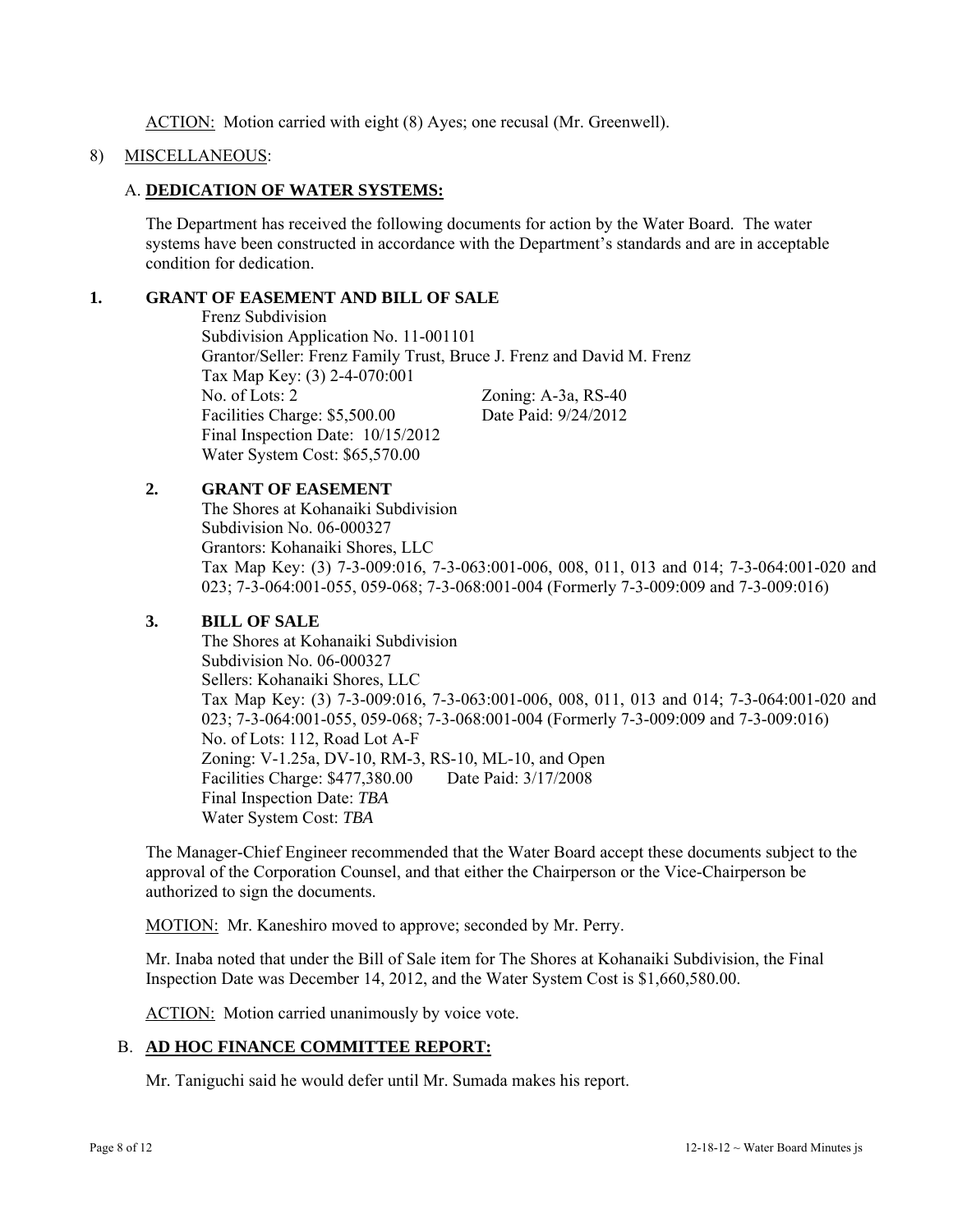## C. **ENERGY MANAGEMENT ANALYST UPDATE:**

No report this month.

## D. **MONTHLY PROGRESS REPORT**:

No discussion.

#### E. **REVIEW OF MONTHLY FINANCIAL STATEMENTS:**

Mr. Robinson asked Mr. Sumada if he could modify the section regarding Past Due Accounts. He asked that the section be consolidated by month, with just the bottom line figures instead of the detailed information currently provided. He said this would help the Board see where the figure moves up or down in any given month.

Mr. Sumada confirmed that he would modify that section as Mr. Robinson requested.

## F. **MANAGER-CHIEF ENGINEER'S REPORT:**

The Manager-Chief Engineer will provide an update or status on the following:

- 1) Palani Road Transmission Waterline Project Mr. Inaba confirmed that the water system is in use; all of the construction work has been completed. Mr. Inaba met with Queen Lili'uokalani Trust (QLT) and the contractor last Friday, and QLT made a couple of requests regarding clean-up of the area. Mr. Inaba assured QLT that the construction debris, etc. on their property would be taken care of. DWS is going to meet with QLT and the contractor again this Thursday to go over more details on the clean-up. He noted that during the meeting last Friday, DWS's inspector was unable to be there the entire time, so the inspector will also be on hand when DWS, QLT and the contractor meet on Thursday. The sites are almost completely clean, including weeds that have been cut and bundled to be hauled away. Mr. Greenwell asked if everybody is happy on Tomi Tomi Drive. Mr. Inaba said that DWS has not received any complaints of late; he noted that people inevitably will use the easement as a walking path. DWS has put up as much signage as possible. Mr. Greenwell asked when the project would be completely turned over. Mr. Inaba said he would have an idea on Thursday, when the punch list is finalized with the contractor; the contractor can look at what remains to be done, and can give DWS a timetable. Mr. Inaba figured the project would be turned over within the next month or two, because of the large area for clean-up. No construction issues remain, he said. The Manager-Chief Engineer said he was happy that DWS did not have to call the bond and engage in legal wrangling with the contractor to get the project completed.
- 2) Kawailani Tank update Mr. Inaba said he had just requested a meeting with Corporation Counsel. He had told the contractor that if DWS cannot get any commitment from the contractor, then the next step is to see how DWS can move forward with the project, with the possibility of terminating the contract. This would mean re-bidding on the remaining work, Mr. Inaba said. The Manager-Chief Engineer said there would likely be additional costs because of the long delay, and DWS would just have to bite the bullet on it. The Manager-Chief Engineer said that hopefully, Mr. Inaba will be able to come up with estimated costs in the near future; the Department will have to come before the Board for additional funds. Mr. Inaba said that the general contractor is waiting on his sub-contractors to get those escalation costs for the delayed period.
- 3) Pu'ukala/Kona Ocean View Properties Subdivision Improvement District Update Mr. Inaba said that this project should be going out to bid this month. However, the process of opening bids and awarding is a bit different in this case. DWS will be coming to the Board with the bid results in February; the time frame will be too tight to make it in time for the January Board meeting. The Department's Recommendation to award will be subject to County Council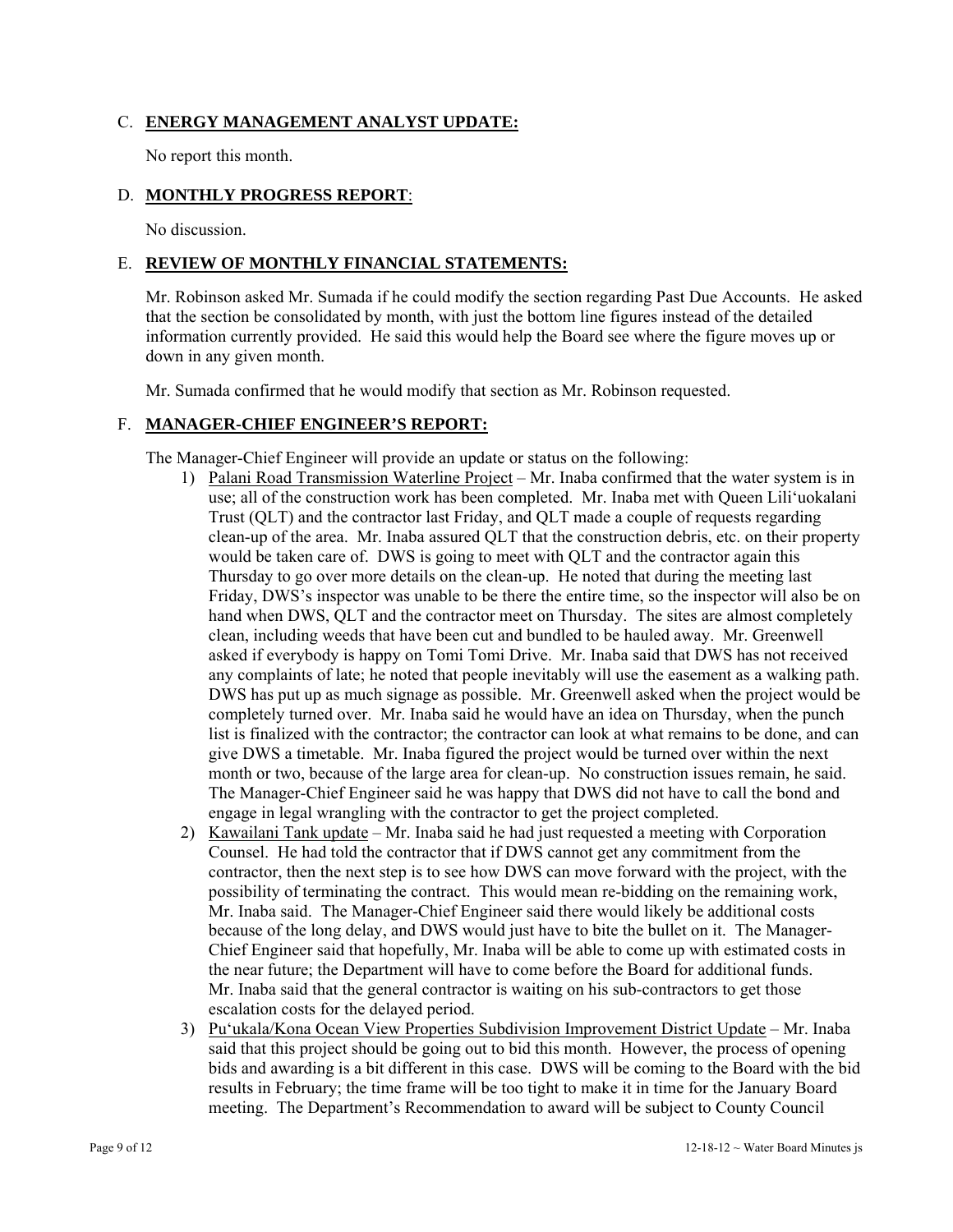- 4) Public Information and Education Specialist Update Ms. Aton said the 2013 DWS calendar was ready, and all of the Board will have received copies. The Board will also have received invitations to the next Kona Water Roundtable, which the Department of Health (DOH) is sponsoring. This event will be different from ones in the past in that it will be part of a joint water agency conference; registration is required. DOH is handling the registration, and Ms. Aton urged members planning to attend to send DOH their registration. The Kona Water Roundtable will be held on Thursday, January 17 in Kona, and on Friday, January 18 in Hilo. There will be different speakers for each of the two sessions. The National Parks Service (NPS) has lined up three speakers; many in the community have been waiting for NPS to provide empirical data regarding their claims about the water pumped from mauka. DWS, as it does every year, submitted its 2013 CIP projection in an article for Trade Publishing magazine. Among the newspaper clippings Ms. Aton distributed to the Board today was an article about a recent field trip to the Waimea Water Treatment Plant by 15 Honoka'a High School agriculture students. The students themselves submitted the photos and the details of their trip to the newspaper. DWS recently met with Legislative Auditor Ms. Colleen Schrandt regarding a compilation of documents that Ms. Schrandt requested to help develop the scope of her audit of the standpipe allocation process. Mr. Greenwell commended Ms. Aton for the field trips to the Waimea Water Treatment Plant, which have been well-received by other schools as well. Ms. Aton noted that Mr. Lawrence Domingo, the Lead Water Treatment Plant Operator IV, talked at length with the very receptive group of Honoka'a students. Mr. Taniguchi asked about the two different sessions of the Kona Water Roundtable; he asked if Ms. Aton recommended Board members to attend on whichever side of the island they represent. Ms. Aton said that both sessions are going to be good; the Kona session would deal with the specifics of the NPS issue. Mr. Taniguchi asked if that issue would not be addressed in the Hilo session. Ms. Aton said that everybody is asking where the empirical data on the NPS issue is. Ms. Lee Loy thanked the Department for its participation in the County Building's Christmas tree event. Ms. Aton said Mr. Duane Nishimori, a DWS staff member at the Microlab, volunteered his balloon-making skills for the kids on the night hosted by  $DWS - in$ full tiger costume. The Manager-Chief Engineer commended the County Band, which played wonderfully on the night hosted by DWS. Mr. Kaneshiro asked Ms. Garson about Sunshine Law considerations regarding the Kona Water Roundtable. Ms. Garson said she needed to look at the agenda for the two sessions, but if there is no Board business on the agenda, there would not be a problem with Sunshine Law. Ms. Garson said she would check the agenda and get back to the Board via email.
- 5) Recognition of Service Retirements Mr. Ikeda introduced two retirees from Operations. Mr. Lawrence Domingo, honorably mentioned earlier in the meeting, is retiring as Lead Water Treatment Plant Operator IV after 23 years with DWS. Mr. Domingo, who worked his way up from an entry level position as Pipefitter, has been responsible for running the treatment plant in Waimea. Mr. Neal Nakagawa, Water Plant Operator, has worked for DWS for 32 years. His job has been to make the rounds in Hilo to ensure that all of DWS's sites, wells and tanks are running properly, to maintain good, potable water for Hilo. Mr. Sumada introduced two retirees from Finance Division. Ms. Crestita Hudman, Customer Service Supervisor, will retire at the end of December after 30 years with DWS. Ms. Loraine Terada, Accountant II, has been with DWS for 32 years. Mr. Sumada said these two long-time employees will be missed, and will be very hard to replace.

#### G. **BOARD MEMBERS' SERVICE:**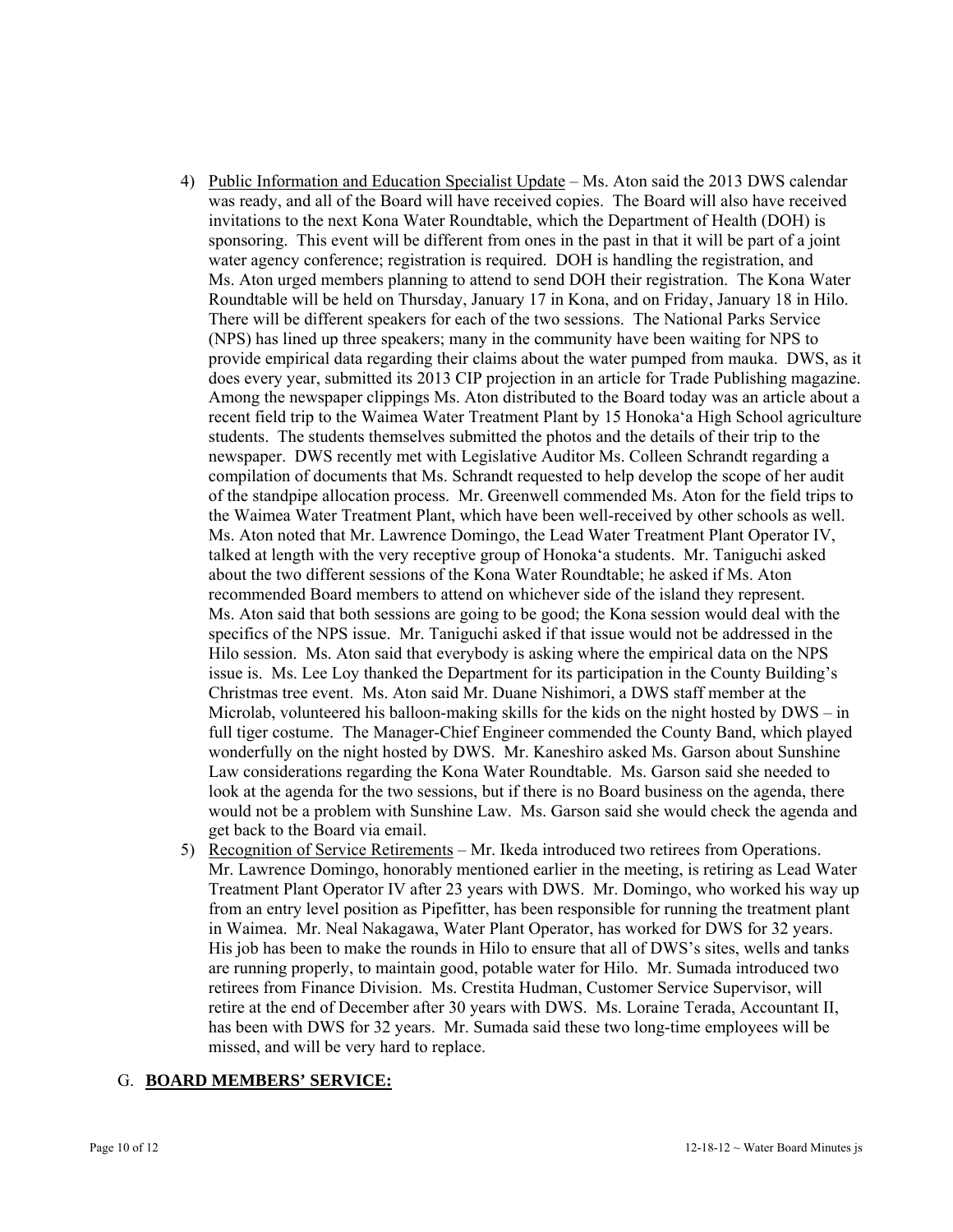Section 13-4(d) of the County Charter allows a Board Member whose term has expired to serve an additional 90 days or until a successor is appointed and confirmed, whichever comes first.

Pursuant to Section 13-4(d) of the County Charter, expired term Board Members will be allowed to serve an additional 90 days or until their successor is appointed and confirmed, whichever comes first, if so desired.

MOTION: Mr. Kaneshiro moved to approve; seconded by Mr. Perry.

The Manager-Chief Engineer sent a letter to the Mayor's Office to ask them to start looking for replacement Board members. DWS has not heard back from the Mayor's Office so the Manager-Chief Engineer asked outgoing Board members Chairperson Meierdiercks and Mr. Lindsey to stand ready to be called upon to serve the next 90 days.

ACTION: Motion carried unanimously by voice vote.

# H. **ELECTION OF CHAIRPERSON AND VICE-CHAIRPERSON FOR 2013:**

Chairperson Meierdiercks entertained a Motion to nominate the Chairperson for 2013.

MOTION: Mr. Greenwell nominated Mr. Taniguchi for Chairperson; seconded by Mr. Robinson.

ACTION: Mr. Robinson moved to close nominations for Chairperson; seconded by Ms. Lee Loy, and passed unanimously by voice vote.

Chairperson Meierdiercks entertained a Motion to nominate the Vice-Chairperson for 2013.

MOTION: Mr. Taniguchi nominated Mr. Kaneshiro for Vice-Chairperson; seconded by Mr. Greenwell.

ACTION: Mr. Robinson moved to close nominations for Vice-Chairperson; seconded by Mr. Greenwell, and passed unanimously by voice vote.

Ms. Garson said the Board now needed to vote on the slate of Chairperson and Vice-Chairperson.

ACTION: Mr. Greenwell moved to elect the slate of Mr. Taniguchi as Chairperson and Mr. Kaneshiro as Vice-Chairperson; seconded by Ms. Lee Loy, and carried unanimously by voice vote.

## I. **CHAIRPERSON'S REPORT:**

Chairperson Meierdiercks thanked the Board for a very good year, with good decisions and good discussions. He appreciated the Board for participating in all of the decisions the Board made this past year.

## 9) ANNOUNCEMENTS:

## 1. **Next Regular Meeting:**

The next meeting of the Water Board will be held at 10:00 a.m. on January 22, 2013, at the Department of Water Supply, Operations Center Conference Room, 889 Leilani Street, Hilo, HI.

## 2. **Following Meeting:**

The following meeting of the Water Board will be held at 10:00 a.m. on February 26, 2013, at West Hawai'i Civic Center, 74-5044 Ane Keohokalole Hwy, Kailua-Kona, HI. *Room location to be announced once a reservation is secured.*

The tentative dates for the 2013 Board meetings were distributed in the Board packets, and Chairperson Meierdiercks confirmed that the dates were okay, noting that the March and December